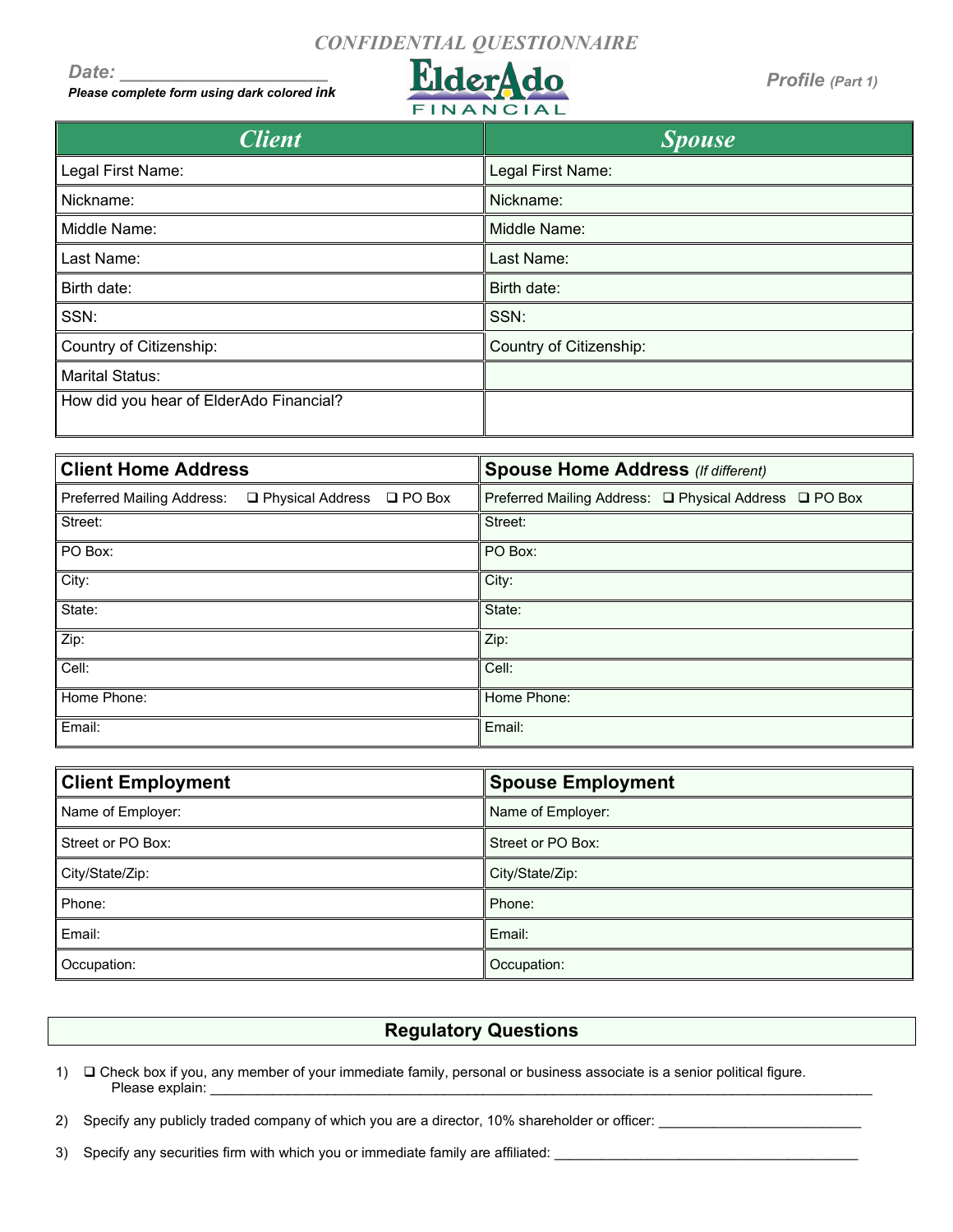| <b>Wills / Trusts</b>                                                                 |                                |      |  |
|---------------------------------------------------------------------------------------|--------------------------------|------|--|
| Do you have a will? $Yes \Box No \Box$<br>Do you have a trust? Yes No No Date<br>Date |                                |      |  |
| <b>Children</b> (add additional sheet as needed)                                      |                                |      |  |
| Child #1                                                                              | Birth Date:                    | SSN: |  |
| Address:                                                                              | Beneficiary % (if applicable): |      |  |
| Child #2                                                                              | Birth Date:                    | SSN: |  |
| Address:                                                                              | Beneficiary % (if applicable): |      |  |
| Child #3                                                                              | <b>Birth Date:</b>             | SSN: |  |
| Address:                                                                              | Beneficiary % (if applicable): |      |  |

| <b>Current Assets/Investments</b> (attach separate sheet as needed or include copies of statements) |                                                |                                                            |              |                                                                |
|-----------------------------------------------------------------------------------------------------|------------------------------------------------|------------------------------------------------------------|--------------|----------------------------------------------------------------|
| <b>Type of Asset</b><br>(IRA, Savings, Annuity,<br>401(k), gold, 457, etc.)                         | <b>Owner of Asset</b><br>(Self, Spouse, Child) | Invested In<br>(Stock, Cash, CD,<br>Mutual Fund, ETF, etc) | <b>Value</b> | Are you satisfied with<br>service, investment<br>return, etc.? |
|                                                                                                     |                                                |                                                            |              |                                                                |
|                                                                                                     |                                                |                                                            |              |                                                                |
|                                                                                                     |                                                |                                                            |              |                                                                |
|                                                                                                     |                                                |                                                            |              |                                                                |
|                                                                                                     |                                                |                                                            |              |                                                                |
|                                                                                                     |                                                |                                                            |              |                                                                |

| <b>Current Real Estate Holdings</b> (attach extra sheet as needed) |                                                |                                                   |                                   |                      |
|--------------------------------------------------------------------|------------------------------------------------|---------------------------------------------------|-----------------------------------|----------------------|
| <b>Type Of</b><br><b>Real Estate</b>                               | <b>Owner of Asset</b><br>(Self, Spouse, Child) | <b>Fair Market Value</b><br>(How much it's worth) | <b>Balance</b><br>(How much owed) | <b>Interest Rate</b> |
| <b>Primary Residence</b>                                           |                                                |                                                   |                                   | $\%$                 |
| <b>Second Residence</b>                                            |                                                |                                                   |                                   | %                    |
| <b>Investment Property</b>                                         |                                                |                                                   |                                   | %                    |
| <b>Investment Property</b>                                         |                                                |                                                   |                                   | %                    |

#### **Investing with ElderAdo**

 $\mathcal{L}_\mathcal{L} = \{ \mathcal{L}_\mathcal{L} = \{ \mathcal{L}_\mathcal{L} = \{ \mathcal{L}_\mathcal{L} = \{ \mathcal{L}_\mathcal{L} = \{ \mathcal{L}_\mathcal{L} = \{ \mathcal{L}_\mathcal{L} = \{ \mathcal{L}_\mathcal{L} = \{ \mathcal{L}_\mathcal{L} = \{ \mathcal{L}_\mathcal{L} = \{ \mathcal{L}_\mathcal{L} = \{ \mathcal{L}_\mathcal{L} = \{ \mathcal{L}_\mathcal{L} = \{ \mathcal{L}_\mathcal{L} = \{ \mathcal{L}_\mathcal{$ 

How much are you considering initially investing with us?  $\quad$   $\quad$   $\quad$ 

What is your primary financial concern?

What are your expectations concerning working with us? *(Performance reports, customer service, how often contacted, etc.)*

| What is vour preferred contact method:  ロCell  ロ Home Phone  ロ Work Phone   ロ Email   ロ Work Email   ロOther |  |  |  |
|-------------------------------------------------------------------------------------------------------------|--|--|--|
|                                                                                                             |  |  |  |

We deliver performance reports to clients electronically through a secure web portal.

What is your preferred email for these reports?

Is there a certain time of year that we should call you and/or send correspondence to any alternative location?  $\Box$  Yes  $\Box$  No

Please explain & provide alternative address: \_\_\_\_\_\_\_\_\_\_\_\_\_\_\_\_\_\_\_\_\_\_\_\_\_\_\_\_\_\_\_\_\_\_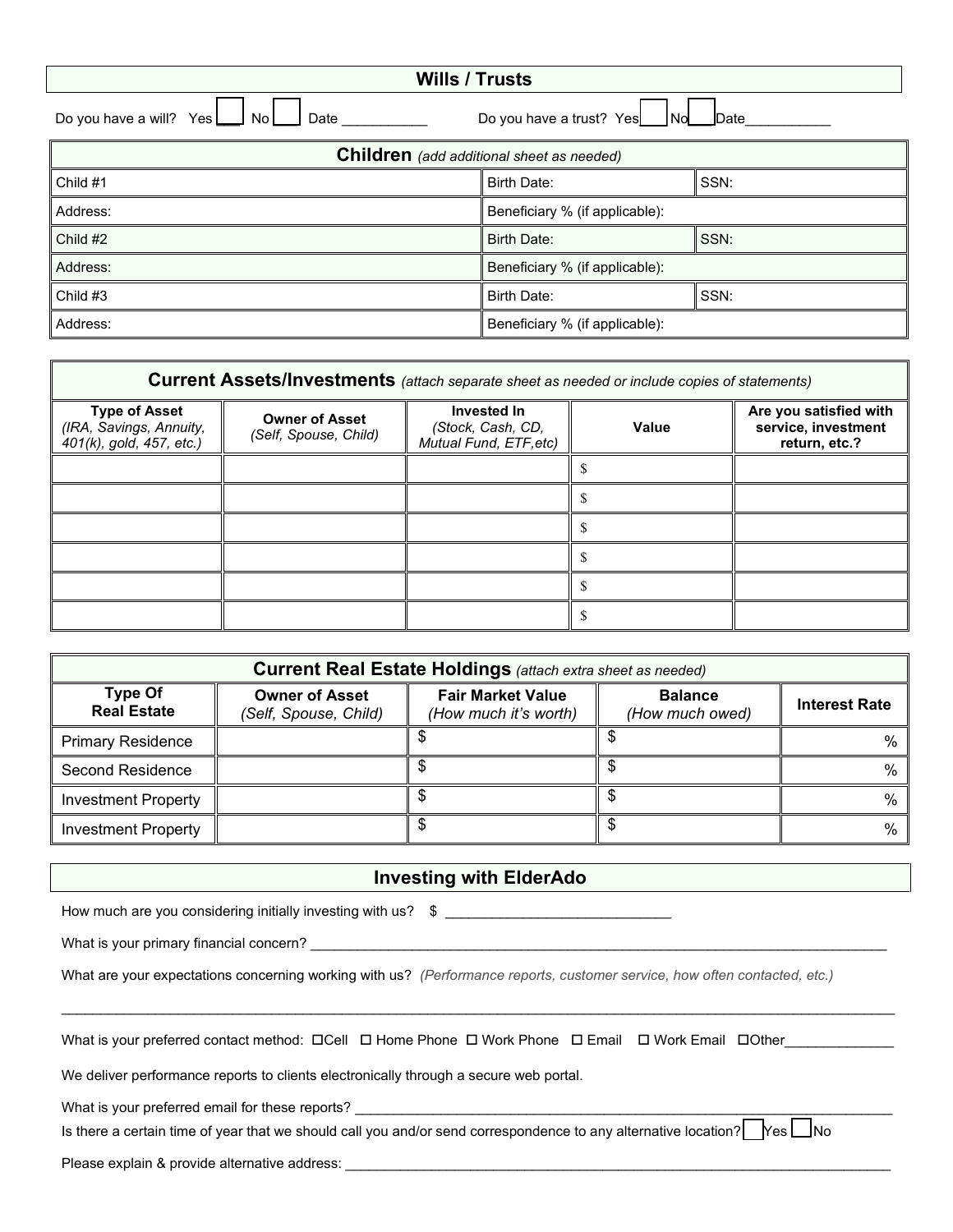## **Investment Account Profile**

**Time Horizon –** *Your current situation and future income needs*

#### **What is your current age?**

 $\Box$  Less than 45  $\Box$  45 to 55  $\Box$  56 to 65  $\Box$  66 to 75  $\Box$  Older than 75

# **When will you need to make withdrawals from your investment for income or other needs?**<br> **I** Immediately **I** Within 5 years **I** 5-10 years **I** 10 to 20 years **I** Not for at least 20 years

 $\Box$  Within 5 years  $\Box$  5-10 years  $\Box$  10 to 20 years

#### **Long-Term Goals & Expectations –** *Your views of how an investment should perform over the long-term*

#### **What is your long-term goal for this investment?**

- $\Box$  To grow aggressively
- $\Box$  To grow significantly
- $\Box$  To grow moderately
- $\Box$  To grow with caution
- $\Box$  To avoid losing money

#### **Assuming normal market conditions, what would you expect from this investment over time?**

- $\Box$  To generally keep pace with the stock market
- $\Box$  To slightly trail the stock market, but make a good profit
- $\Box$  To trail the stock market, but make a moderate profit
- $\Box$  To have some stability, but make modest profits
- $\Box$  To have a high degree of stability, but make small profits

#### **Suppose the stock market performs unusually poorly over the next decade. What would you expect from this investment?**

- $\Box$  To lose money
- $\Box$  To make very little or nothing
- $\Box$  To make a little gain
- $\Box$  To make a modest gain
- $\Box$  To be little affected by what happens in the stock market

#### **Short-Term Risk Attitudes –** *Your attitude towards short-term volatility*

#### **Which of these statements would best describe your attitudes about the next 3 years performance?**

- $\Box$  I don't mind if I lose money
- $\Box$  I can tolerate a loss
- $\Box$  I can tolerate a small loss
- $\Box$  I'd have a hard time tolerating any losses
- $\Box$  I need to see at least a little return

#### **Which of these statements would best describe your attitudes about the next 3 months performance?**

- □ Who cares? One calendar quarter means nothing
- $\Box$  I wouldn't worry about losses in that time frame
- $\Box$  If I suffered a loss of greater than 10%, I'd get concerned
- $\Box$  I can only tolerate small short-term losses
- $\Box$  I'd have a hard time stomaching any losses